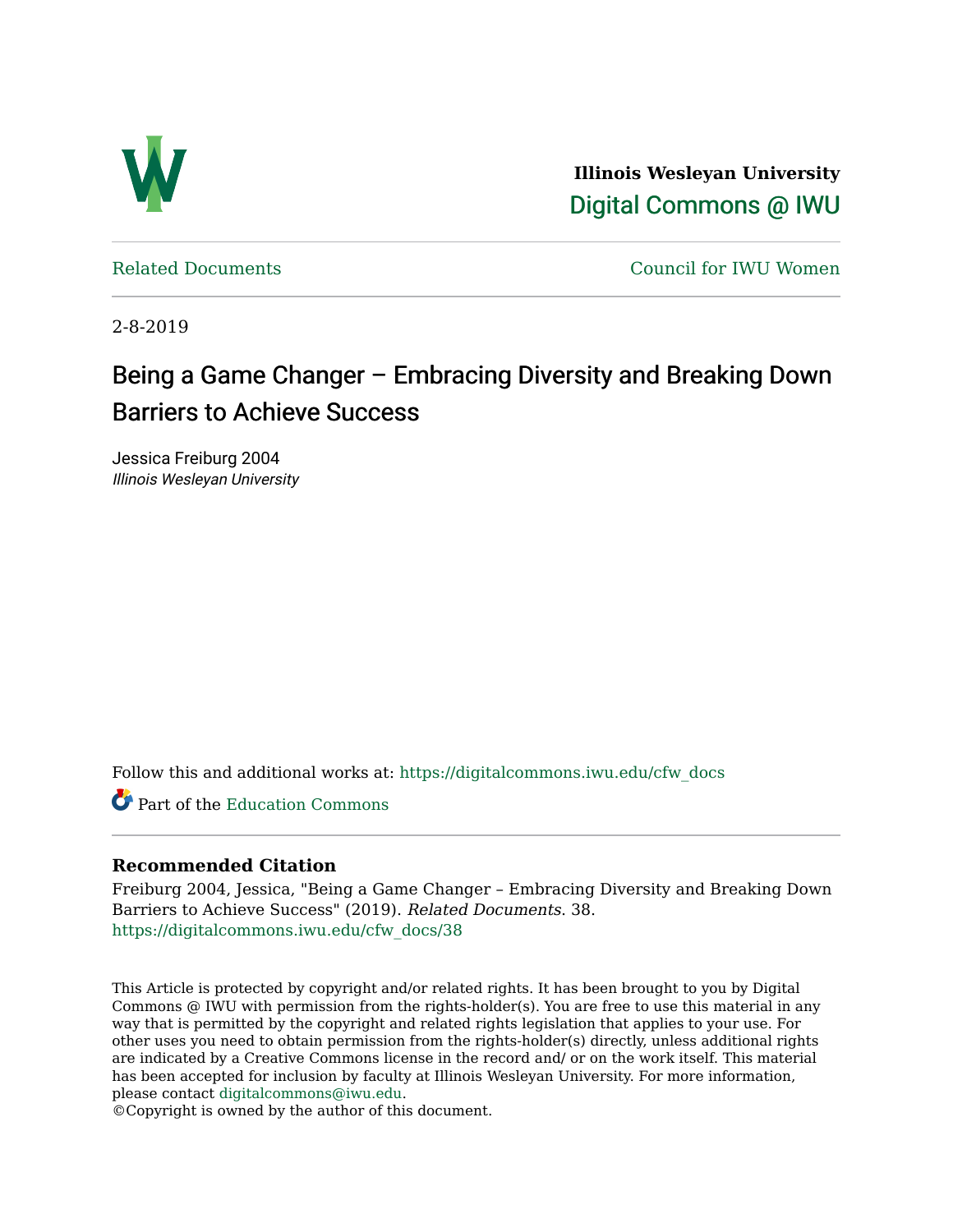## *Being a game Changer – Embracing Diversity and Breaking Down Barriers to Achieve Success*

"whatever you dream of, I believe you can be, from the stars in the sky to the fish in the sea, you can crawl like a crab or with feathers fly high, and I'll always be here, I'll be near, standing by, and you know that I'll love you till the day that I die, whatever you dream of, I believe you can be, for you are my child, courageous and free."

It is such an honor to be back at Illinois Wesleyan for the 4th annual Women's Summit and to speak to all of you wonderful women. The excerpt I just read is from a book that my 4 year old daughter got for Christmas. I find it fascinating because even at such a young age we realize that we should not have to be defined as one thing or fit into some sort of box. We are all unique in our own ways. You are all probably thinking that I am here to talk about my phenomenal career as a women's basketball player at Illinois Wesleyan or my glamorous movie star lifestyle. But sadly no. My story is not extraordinary (I'm an accountant for gosh sakes) but it is unique. And because I was able to take the pieces that made me unique and turn those into something positive for my life, that is why I am here speaking to all of you today. At the end of the day we each define our own journey through life and when we take the challenges we face and turn them into opportunities, that is how we achieve success and become the game changer of our own life.

Diversity comes in many forms – it can be diversity of abilities, age, gender, race, religion, class or sexual orientation. I grew up in a small town in central Illinois, my mom was a teacher, my dad was a salesman, my grandpa was a mail carrier, my grandma was a nurse – all typical careers for their gender. I didn't know any professional women that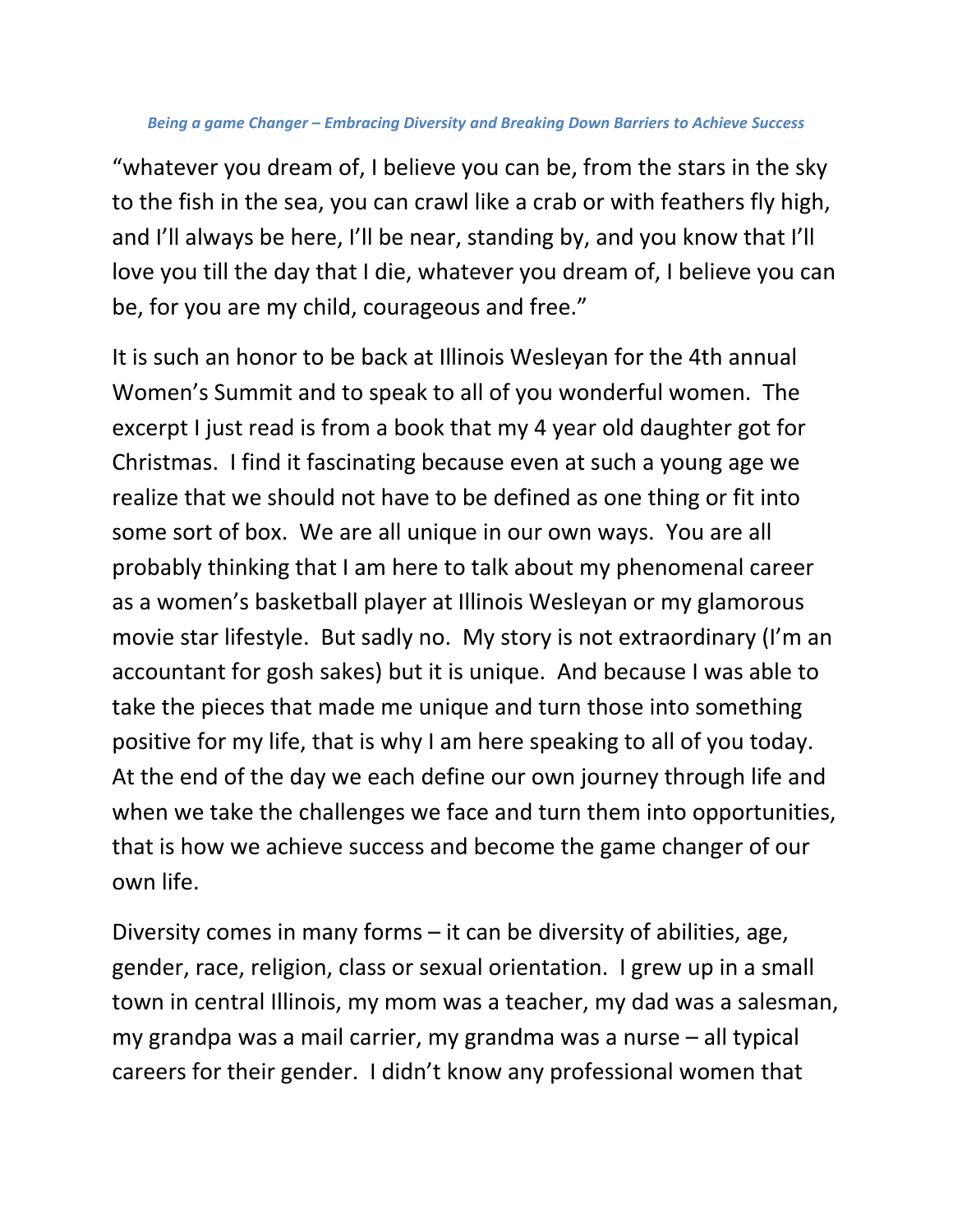had high powered careers running businesses or leading large teams of people. I didn't know anyone that was gay much less a gay couple raising children. I didn't know anyone who had a parent with a disability. But this is my story. My name is Jessica Freiburg. I am a wife, a mother of four, Partner of a public accounting firm, daughter of a father with disabilities and a proud gay woman. I have embraced diversity, broken down barriers and work every day to be a game changer in life.

When I was 3 years old my dad was diagnosed with Multiple Sclerosis. He had the progressive form and his mobility quickly declined. By the time I was 8 years old he was using a wheelchair full time and had to quit working. I remember feeling sad and embarrassed about the fact that my dad was in a wheelchair. I would sometimes choose not to go places with him because people would stare and I would feel uncomfortable. As I got older I realized how lucky I was to have my dad around and how much strength and grit he has. He has fought MS for over 30 years with a smile on his face every day. He has taught me to play the cards we are dealt and don't take life for granted. When I moved to Chicago in 2004, he inspired me to get involved with the National Multiple Sclerosis Society. I have served in many capacities over the past 14 years – starting my involvement with their young professional board as well as serving on several national committees. Today I have the honor of serving as a Trustee for the IL Chapter Board.

My experience with the MS Society has taught me leadership skills, helped me build my professional network, raise hundreds of thousands of dollars to support research and programs for those living with MS and make lifelong friendships. MS was a game changer in my life but I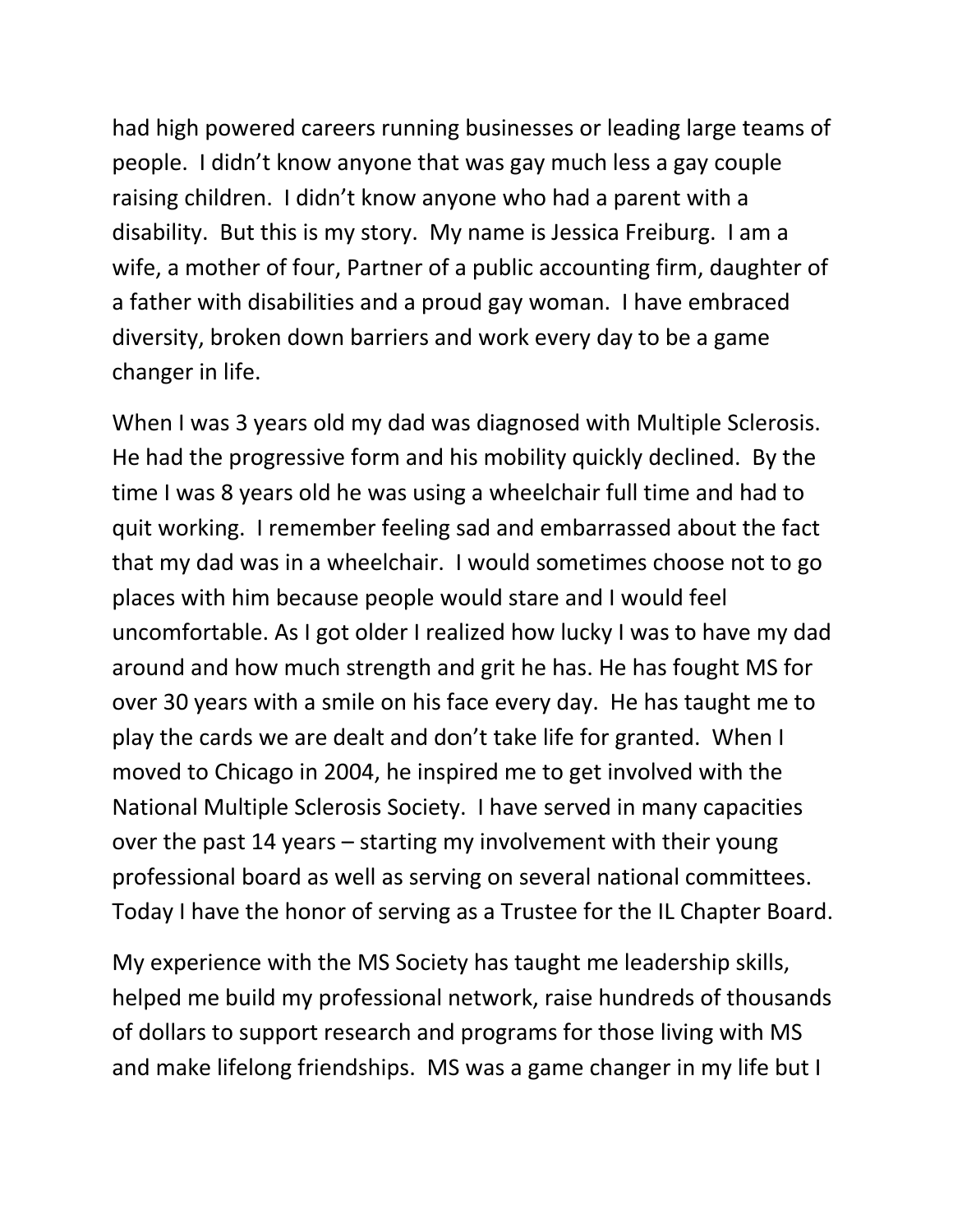didn't let it take away my relationship with my father, rather I turned it into something positive for my life and others living with the disease.

There's a quote by Bob Moawad that says, "The best day of your life is the one on which you decide your life is your own, no apologies or excuses, no one to lean on, rely on, or blame. The gift is yours – it is an amazing journey - and you alone are responsible for the quality of it. This is the day your real life begins." I think my real life began after I was able to be my true self and come out to everyone I cared about. It wasn't always easy – I faced apprehension, I faced acceptance, I faced sadness and I faced joy. However, I know that others in this same situation have had a much tougher road. They've been shamed and banned from their family which makes this identity struggle even that much more difficult.

I recently watched Ellen's new comedy special, Relatable, and she reminisces about when she came out publicly back in 1997. She states the same people who loved me, overnight just hated me, just because they knew I was gay. Everything changed. I went through a depression, and people made fun of me, and people wrote articles about me, dissecting the whole process and why I did it and that I shouldn't have done it. She lost three years' worth of work and almost got turned down for her current talk show because producers were worried that people wouldn't watch a lesbian on TV. But Ellen persevered, she is now famous worldwide and she was a game changer in the LGBTQ Movement. I came out 8 years later in 2005, and although I don't have *quite* as public of a career as Ellen, I faced many of the same fears and worried about how it would affect me professionally.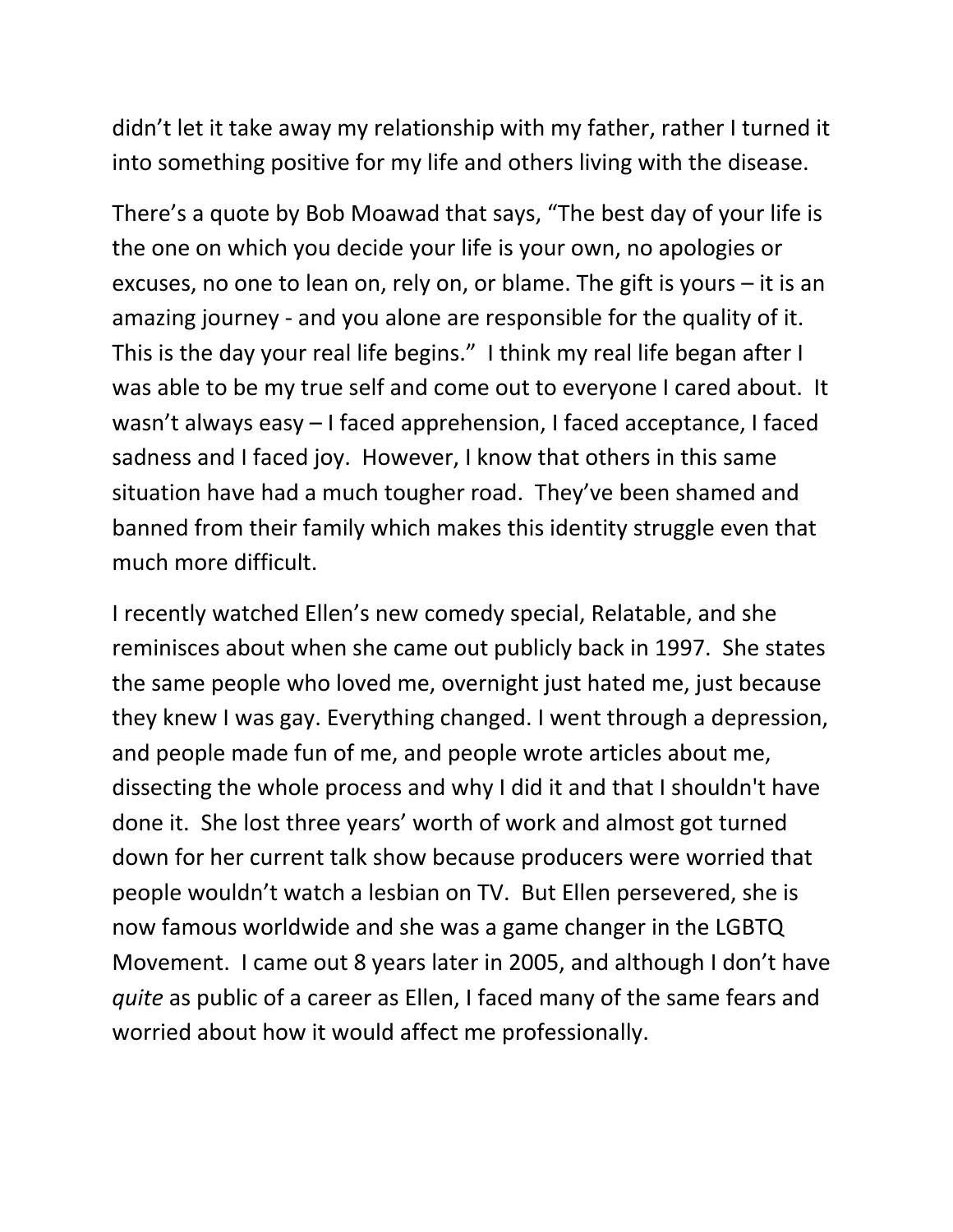After I graduated with an accounting degree from Illinois Wesleyan University in 2004, I started my career at a public accounting firm in Chicago. The industry and especially my firm were predominantly run by conservative men so I was nervous coming in as a young, gay, female and wasn't sure what to expect. The first few months of the job were grueling – I was adjusting to working a full time job, studying for the CPA exam, getting acquainted with a new city (one much larger than any city I had ever lived in) and trying to figure out my identity. I was struggling. I contemplated quitting my job, switching careers, moving back to my hometown – any of those which would help me get back into my comfort zone. This may be the same struggle for many of you when you graduate and go off to find a job or figure out the next phase of your life. But the key is to set your mind on a goal and don't give up. I promised myself I would give it a year and I didn't give up and eventually things started to click for me – I began to better understand the purpose of my work, found a mentor that would take me under his wing and share his vast level of knowledge with me and developed a support system of friends and colleagues to help me through those challenging days. These people helped me break down barriers. Barriers created by others and those I put in front of myself by selfdoubt. These people were game changers for my career at Sassetti.

I am proud to say that over the past 14 years since coming out of the closet and becoming a professional I have gained confidence and gratitude in who I am. However, in my current role at Sassetti I am constantly networking and meeting new people, which means I am constantly coming out. And to be honest it isn't always easy. It's uncomfortable. But I know I have to continue to be true to myself and continue to pave the way for future generations of lesbian women.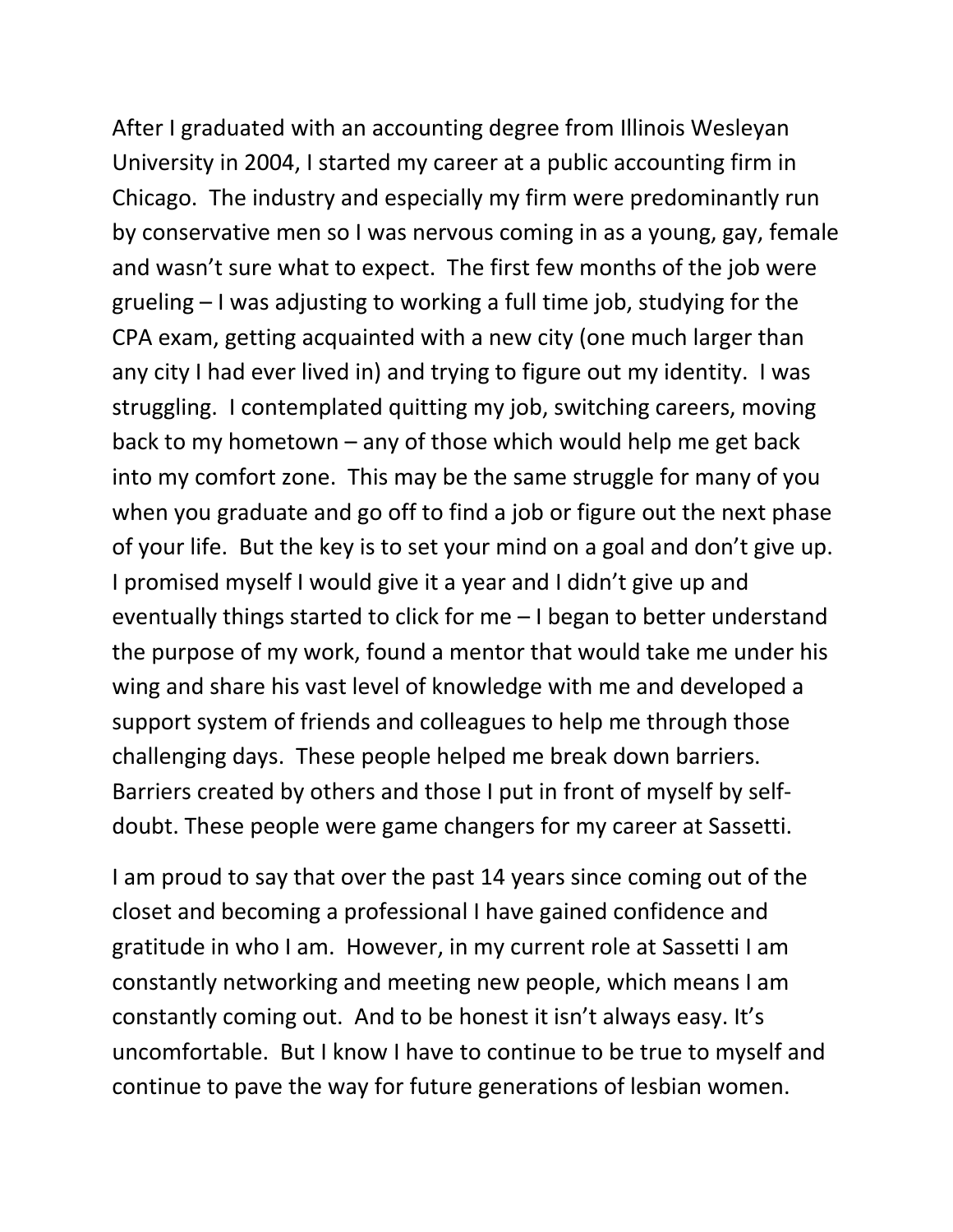I would be remised if I didn't take a moment to mention my amazing partner, my wife, Michele. She is incredible. She has the very hard job of CEO of our household, taking care of our four young children. Yes, I said four, and all under the age of five – this is usually what shocks people way more now than me being gay! Michele is a real life super hero. Her passion for activism has taught me so much. She's helped me realize that it should be my mission in life to open up people's eyes and give them a better perspective on diversity. To take advantage of the fact that I am a woman and that I am a member of the LGBTQ community as much as possible. Because of this have joined a multitude of women's committees and am now involved in a LBTQ council with the Chicago Foundation for Women. Additionally, at work, I am driven to create an atmosphere inside Sassetti of work/life balance, respect and adaptability to allow for more women to excel inside our firm. Because of that, Sassetti will become a woman owned business within the next five years as our more experienced partners retire and more woman are promoted into this role. This excites and energizes me because I know that creating a more diverse leadership team within our firm will make us more successful and sustainable for the future.

The world is changing in a positive way for women in positions of power. I feel blessed to have been given an opportunity to work my way up and become an owner in my firm. Between 1997 and 2017 the number of women owned business increased by 114%. In 2017, 11.6 million U.S. businesses were women owned. They employed nearly 9 million people and generated more than \$1.7 trillion in revenue. And more than that, 71% of the new women owned businesses launched each day are owned by women of color. Diversity in the workplace is